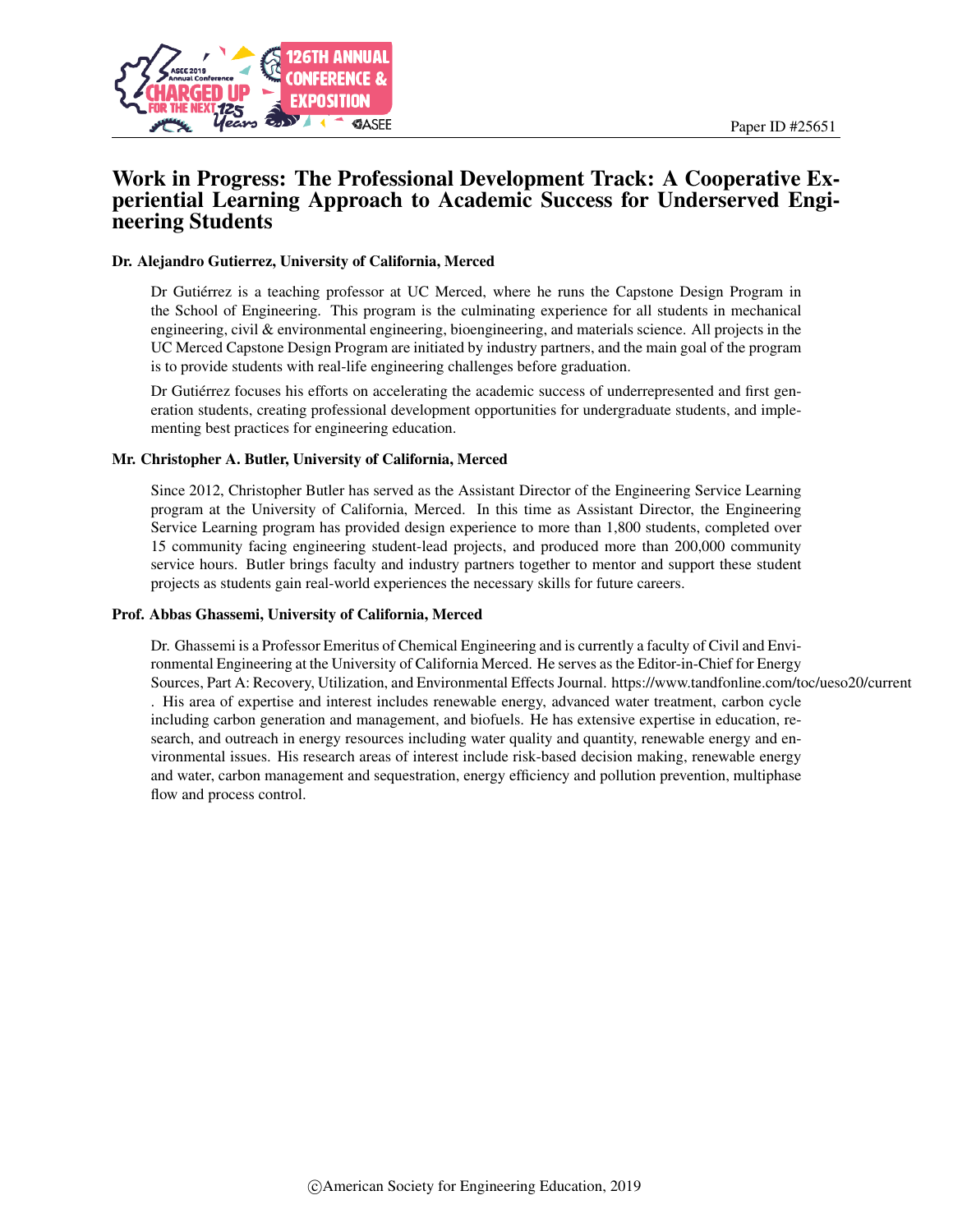# **WORK-IN-PROGRESS (WIP): THE PROFESSIONAL DEVELOPMENT TRACK**

# **A COLLABORATIVE EXPERIENTIAL LEARNING APPROACH TO ACADEMIC SUCCESS FOR UNDERSERVED ENGINEERING STUDENTS**

### **Introduction**

Capstone design courses are often discussed [1, 2, 3] as a robust option to address the mismatch between academic and professional work. These courses, traditionally geared towards seniors and centered around industry-sponsored projects, give students opportunities to apply their technical skills in broad, open-ended, and multidisciplinary contexts immediately relevant to their workforce participation. In recent years, additional courses aimed at freshman and sophomores, such as cornerstone design [4, 5, 6], have been added to engineering curricula in order to introduce professional topics earlier on in their academic careers.

However, while capstone and cornerstone design courses have been implemented across the country, new research demonstrates that professional skills, such as teamwork, project management, cultural awareness, leadership, and interpersonal communication, are still lacking in our graduating students [7, 8], and, in turn, are slowing their career advancement. For this reason, university engineering programs, as well as professional societies in engineering [9, 10], have identified the teaching of such professional skills as a goal. Unfortunately, despite this growing and collective interest in professional skills, studies [3, 11] continue to show significant gaps between what students are taught in the classroom and what they need to know to succeed in professional engineering practice.

There is well-established research that professional skills are effectively developed through continuous, experiential, and collaborative learning experiences [12, 13]. One particular example of this is the Affinity Research Group model [14], which sees engineering learning as an iterative and social process in which students achieve learning outcomes through their own experiences as members of a community brought together by a shared goal. In an Affinity Research Group, students continuously engage in experiential learning groups as they move forward in their career pathways. This allows them to not only learn from their peers, faculty, and mentors, but also help and mentor others in turn. This model of learning is particularly relevant in the case of Hispanic and first-generation students, who posses cultural work norms [15, 16] that closely match this collaborative approach.

Therefore, the authors argue that conventional capstone and cornerstone courses, no matter how well designed they are, will continue to fail to deliver and effectively teach professional skills as long as they continue to be discrete, self-contained experiences. To address this problem and inspired by the Affinity Research Group model of learning, the authors have developed the Professional Development Track (PDT) presented in this paper to be implemented at the University of California Merced. With approximately 55% Hispanic and 75% first generation students, UC Merced is uniquely positioned to address the needs of groups traditionally underserved by engineering education.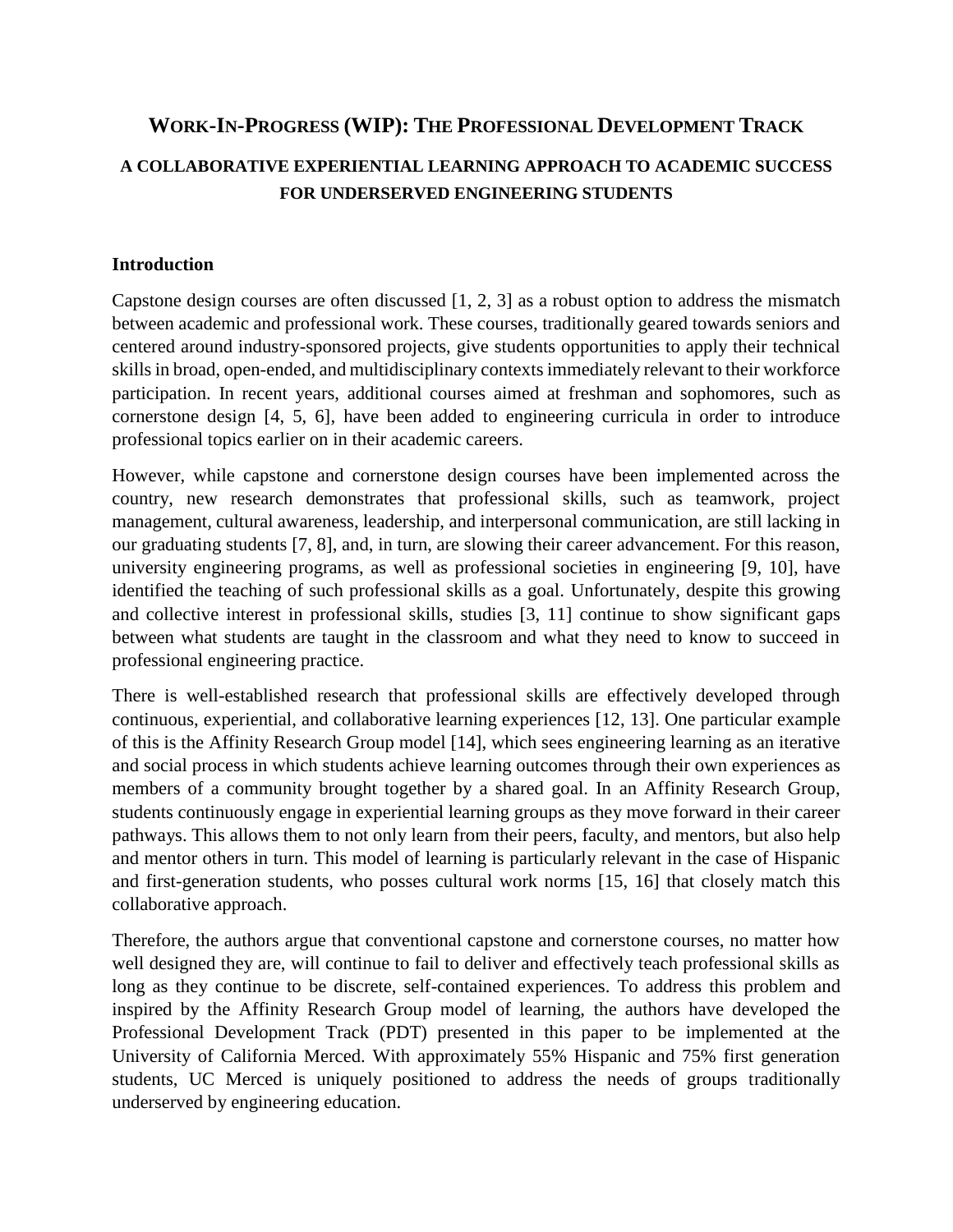## **Problem description**

The School of Engineering at UC Merced currently has three courses to address professional development: Engineering Service Learning, Professional Seminar, and Capstone Design. These courses present students with valuable opportunities to interact with external clients, face professional and technical challenges under realistic constraints, work effectively in teams, gain workforce-relevant experience before graduation, and build professional networks that will help them secure job offers upon graduation.

While these courses provide valuable collaborative experiential learning, the courses themselves are stand-alone experiences lacking a unifying framework. Students are not necessarily aware of the relationship between these courses and therefore are not well positioned to fully take advantage of the opportunities for professional development these courses present. At the same time, faculty do not view these courses as part of a unified and progressive track. This situation leads to suboptimal utilization of resources and unnecessary duplication of efforts. These problems are compounded by various factors including the following: (1) the different vocabulary used for the same experiences across these courses, (2) the different metrics used to measure success in the same areas, (3) the repetitive or redundant curricula, and (4) the lack of data sharing among the coordinators of these programs. The result of this disjointed, "piecemeal" approach to professional development is a suboptimal system in which students miss critical opportunities to build their professional portfolio.

For the purposes of this work, and in agreement with current research on the topic [17, 18, 19], the authors will use the list of competencies described in items *d-j* of ABET's criterion 3 as a definition of professional skills. These competencies are shown below

- d) an ability to function on multidisciplinary teams
- e) an ability to identify, formulate, and solve engineering problems
- f) an understanding of professional and ethical responsibility
- g) an ability to communicate effectively
- h) the broad education necessary to understand the impact of engineering solutions in a global, economic, environmental, and societal context
- i) a recognition of the need for, and an ability to engage in life-long learning
- j) a knowledge of contemporary issues

### **Method**

The authors have proposed the PDT (illustrated in Figure 1) within our School of Engineering to combine and expand upon existing courses to create a cohesive and cumulative trajectory with uniform goals, practices, metrics, and management strategies. Throughout the PDT, students will work on real-life engineering problems presented by industry and non-profit partners under the supervision of faculty. This unified approach will allow students to collaborate with recurring partners on projects of increasing complexity, work on the same large project in different capacities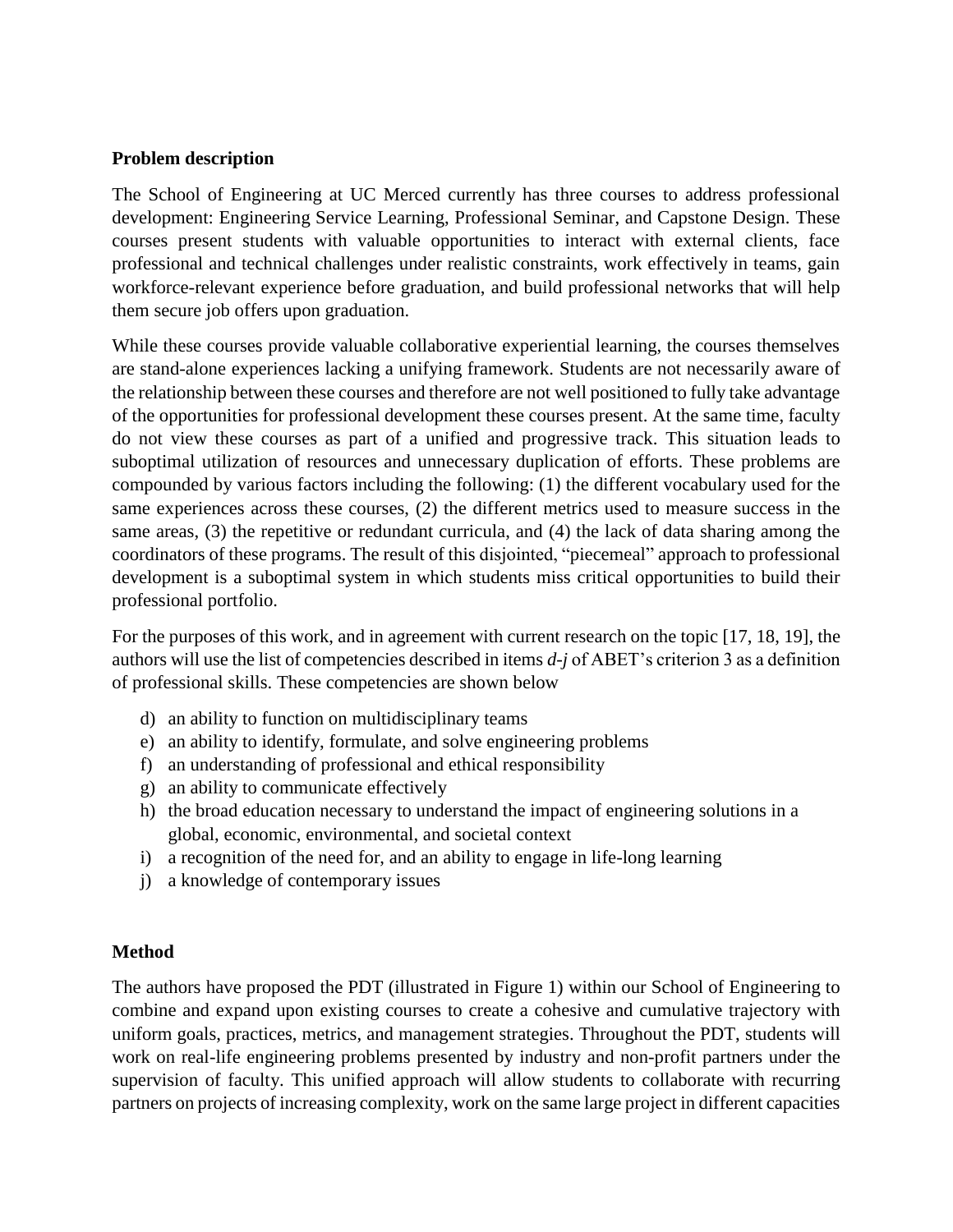as their experience and skills grow, and explore different areas of the engineering profession in a systematic approach. While on this track, students will receive mentorship from faculty and will be invited to participate in off-campus professional development events such as conferences and networking summits. Additionally, students will learn from each other by collaborating with their peers who are at different points along this track. Thus, every student will be (i) part of a community of practice, (ii) a mentor to other students in their group, and (iii) an engineering novice developing skills by working with professional engineers and faculty.



**Figure 1.** The Professional Development Track

## **Curriculum**

The PDT will be implemented through four design and professional development engineering courses (ENGR 097, ENGR 191, ENGR 197, ENGR 190) as explained below. The general aim of this implementation is to ensure continuity of methods, content, and goals across all courses and to increase the workforce relevance of student learning. Significant curriculum changes include expanding course content and duration (e.g., one-semester courses expanding to become yearlong), implementing new instructional technologies (e.g., hybrid courses and flipped classrooms), and promoting experiential and team-based learning as a consistent learning outcome for all PDT courses.

*Engineering Service Learning (freshman year):* This is a lower division Engineering Service Learning course (ENGR 097) equivalent to Cornerstone Design. In this lab- and lecturebased class, students learn about design thinking and methods, propose and implement solutions to an engineering design problem, start developing their first professional networks, and learn to work in multidisciplinary engineering teams. This course currently serves approximately 200 students per year, about 70% of which are in the School of Engineering. Traditionally, this has been an optional class, but authors intend to make it mandatory for all engineering students as part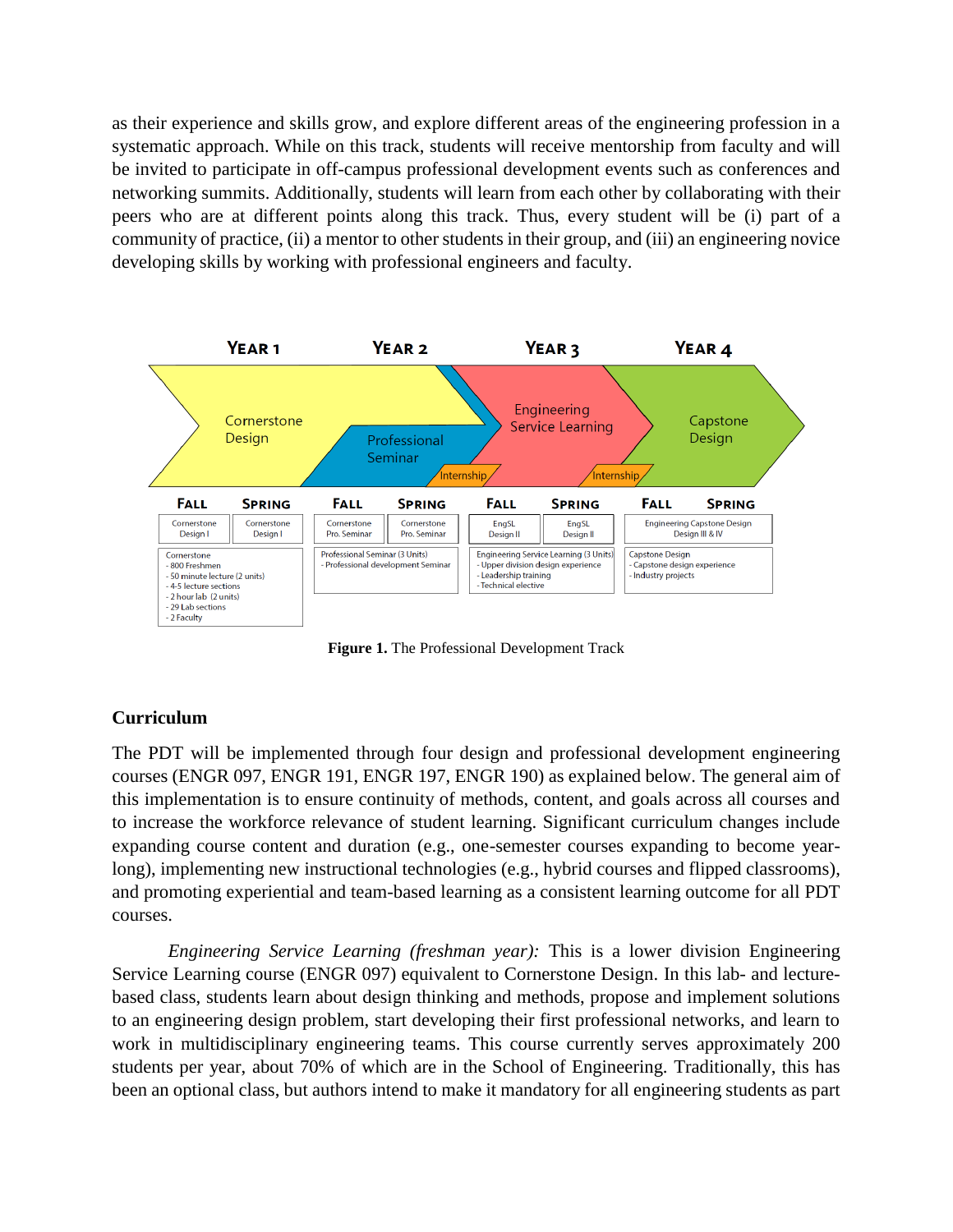of the general education curriculum. This will increase the number of students to approximately 600 per year. Since this will be their very first engineering design experience in the PDT, students will work under the close supervision of senior students, TAs, or faculty.

*Professional Seminar (sophomore year)*: The Professional Seminar (ENGR 191) is a career-centered experience focused on the job application and hiring process of the engineering world. More specifically, students learn how to write stronger CVs and cover letters, how to identify job opportunities, and how to successfully navigate the job interview process. ENGR 191 currently serves approximately 400 students every year and is a mandatory class for all engineering students. To connect this course with the rest of the PDT, the authors will work closely with external clients to offer internship opportunities to select students based on their performance in ENGR 097 and ENGR 191. These internships can lead into more advanced design projects for ENGR 197, ENGR 193, and ENGR 194. Transfer students will enter the PDT at this stage.

*Engineering Service Learning (junior year):* This is an upper division Engineering Service Learning course (ENGR 197) which can be seen as Cornerstone Design II. This is a lab-only course that cross-convenes with ENGR 097, since both groups of students (freshman and junior) work on the same projects. This course currently serves approximately 150 students every year and is optional for engineering students. However, the authors intend to make it a technical elective and to highly encourage all students to enroll. In the PDT, the learning outcomes for ENGR 097 and ENGR 197 will be distinct: ENGR 197 will not only build on the foundations learned in ENGR 097 but will take them to next level. The technical aspects of the work (coding, prototyping, modeling, testing, etc.) and the required professional elements of the class (presentations, written communication, interaction with external partners) will be more challenging, more numerous, and more rigorous. Additionally, students in ENGR 197 will be given project management responsibilities in their teams and serve as mentors for the students in ENGR 097.

*Capstone Design (both semesters senior year):* This course (currently ENGR 190), centered on industry-led projects assigned to student teams, is the culminating experience for all engineering seniors and is mandatory for graduation. It currently serves approximately 200 students per year. The authors are in the process of expanding this experience into two semesters, Capstone Design I and II (ENGR 193 and 194). These two courses will build upon on the traditional Capstone content to include team management skills, design thinking, innovation paradigms, and professional skills. This additional content will be delivered in a hybrid format combined with a flipped classroom approach. Additionally, ENGR 194 will require students to present a fully developed and tested prototype in order to complete the course. Students will be given opportunities to present their work at different professional and academic venues (conferences, symposia, etc.) outside their traditional course presentations. In special cases, students may be invited to be co-authors on academic publications based on their work. The yearlong Capstone experience will give students the opportunity to receive a wide spectrum of feedback, enhance their technical communication skills, and develop their professional networks.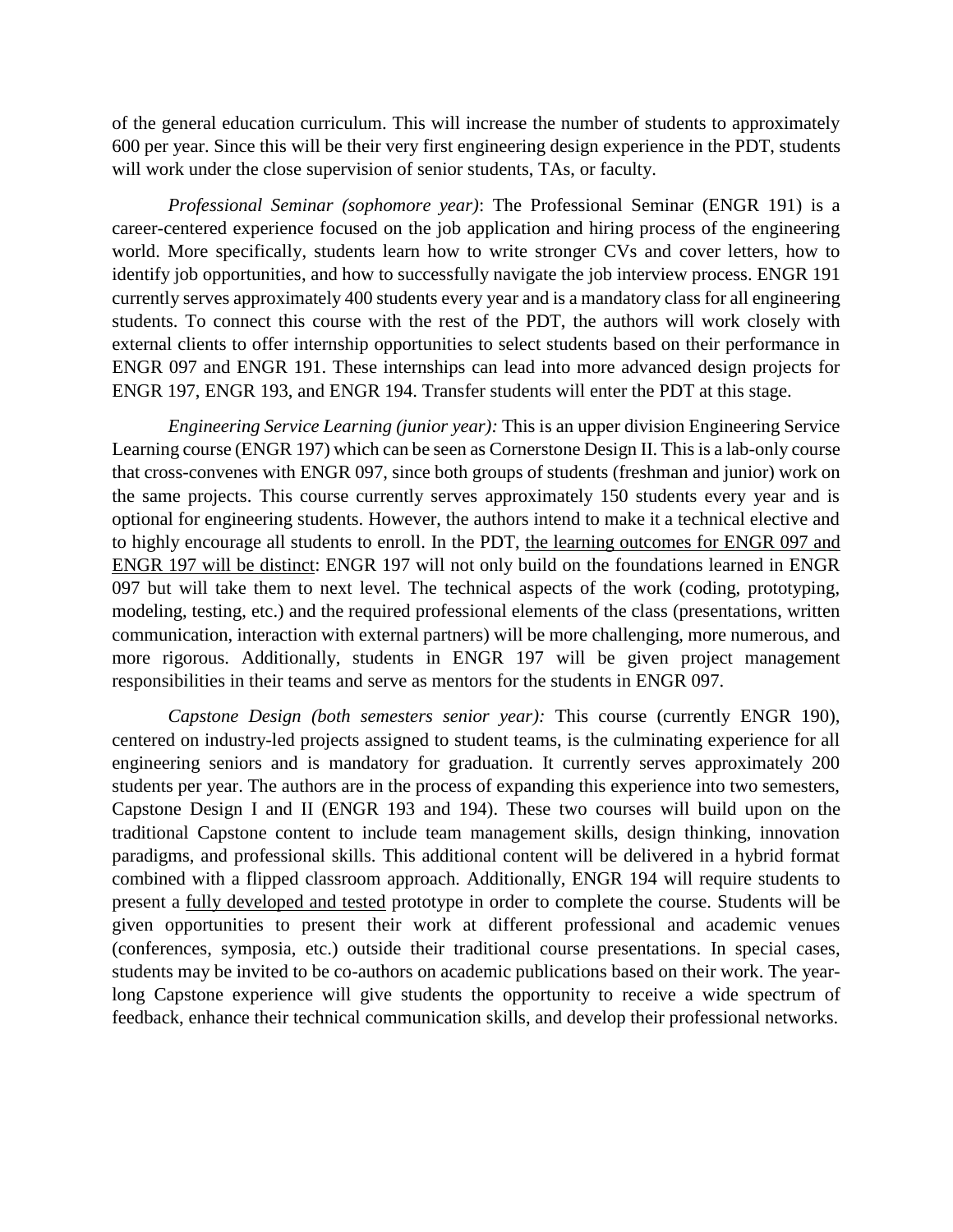### **Assessment**

The PDT is designed as an integral experience and the development of professional skills will occur in a progressive manner as the student makes progress through the different courses. The program learning outcomes (PLOs) of the PDT were developed with the ABET list of professional skills in mind and they give educators the opportunity to assess the level of competence in each skills in a comprehensive manner. By the time a student completes the PDT, they will be able to:

- 1. Identify an engineering problem and formulate it in terms of measurable objectives and constraints
- 2. Identify the role of the engineering professional and examine its ethical, economical, and social implications.
- 3. Design a solution to an engineering problem within realistic constraints and utilizing appropriate standards
- 4. Assess the financial, environmental, social, and industrial impact of an engineering project
- 5. Work effectively in a multidisciplinary team, proposing specific roles and responsibilities to each member, communicating effectively within the team, managing conflicting schedules and expectations, and keeping track of each individual contribution to the collective effort
- 6. Communicate their work and their abilities to a broad audience in both oral and written formats

These PLOs are common to all courses in the PDT and competence in each one is achieved progressively. Students will begin their trajectory near the base of Bloom's taxonomy of educational objectives [20] and will move towards the top as they continue to work on the same core list of competencies. This process is shown in the table below

**PLO Remember Understand Apply Analyze Evaluate Create** 1 ENGR 096 | ENGR 097 | ENGR 197 | ENGR 193 | ENGR 194 2 | ENGR 096 | ENGR 097 | ENGR 191 | ENGR 197 | ENGR 193 | ENGR 194 3 ENGR 096 / ENGR 097 ENGR 191 | ENGR 197 | ENGR 193 | ENGR 194 4 ENGR 096 / ENGR 097 ENGR 197 | ENGR 191 | ENGR 193 | ENGR 194 5 ENGR 096 ENGR 097 ENGR 197 ENGR 193 ENGR 194 6 ENGR 096 / ENGR 097 ENGR 191 | ENGR 197 | ENGR 193 | ENGR 194

**Table 1.** Map of program learning outcomes and their progressive completion within the PDT

| <b>COGNITIVE LEVEL</b> |
|------------------------|
|------------------------|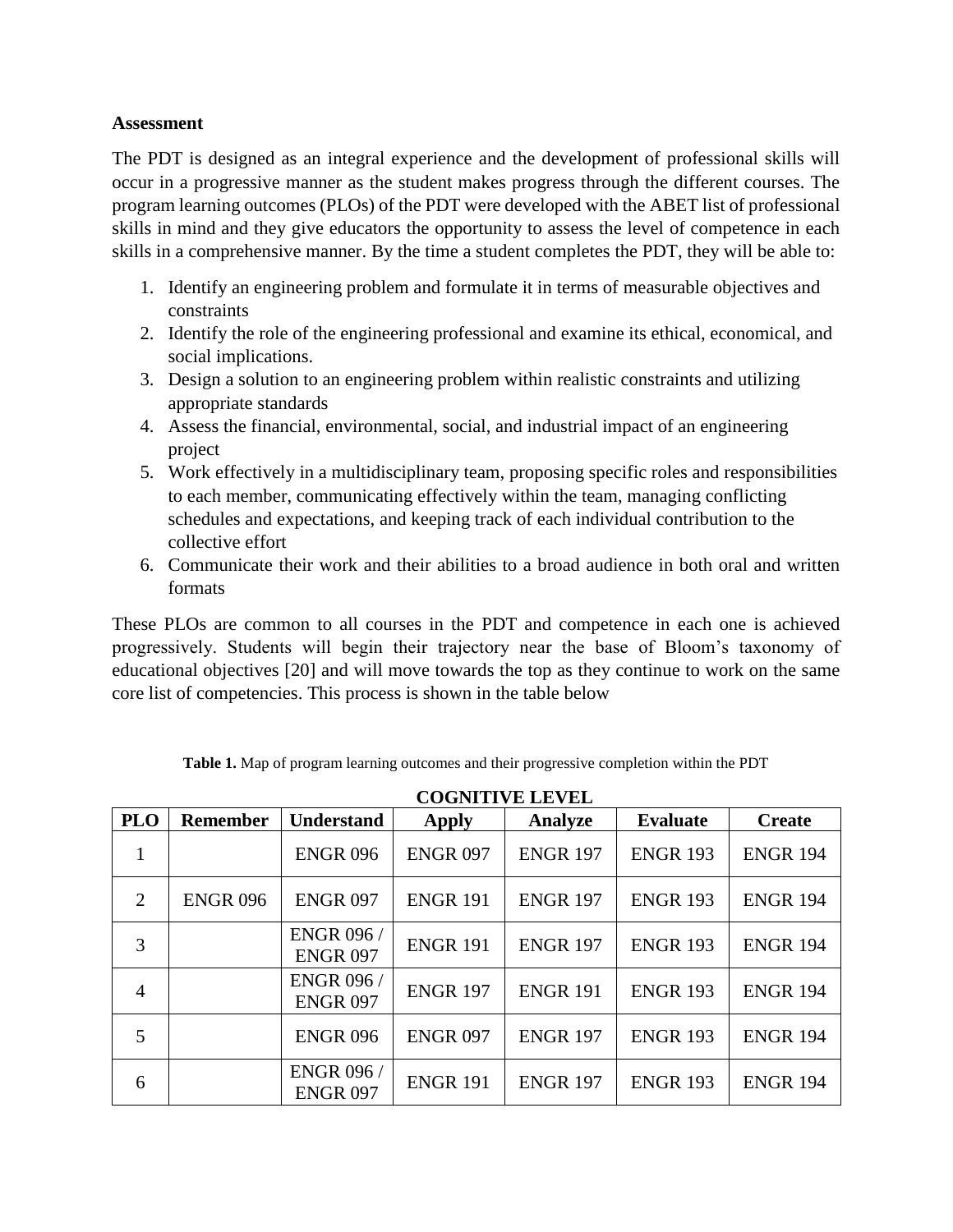To assess these PLOs, the authors have selected a list of instruments that target not only each of the individual courses in the track but also the experience as a whole. In selecting the instruments, the authors sought to gather data not only from students, TAs, and faculty, but also from the external clients that sponsor projects. The assessment system for each course in the PDT includes some or all of the following components:

- Individual surveys at the beginning and end of the semester in which each student takes inventory of their professional skills
- Technical reports at the end of each semester submitted electronically though an online course management system
- Confidential peer evaluations by each team member before each team presentation
- Three team presentations during the semester: Preliminary Design Review, Critical Design Review, and Final Design Review, with faculty, TAs and external partners as judges
- Final poster prepared by students to present during the Final Design Review and for team participation in conferences
- Individual end of semester survey in which the external client expresses their satisfaction with the students' work

# **Conclusion**

While this work is still in progress, the authors can say that by providing a unified and improved academic path, the PDT will ensure students are adequately prepared for the workforce upon graduation. By the time students begin the job application process during their senior year, they will already have experience with multiple engineering projects, enhanced technical communication and presentation skills, CV and cover letter writing, and interview and presentation techniques. Students will also have led professional groups, attended conferences, and engaged different audiences. They will have worked on at least one engineering project from beginning to end and will have contributed to multiple projects over time. These landmarks are essential to professional success and constitute some of the most important requirements to quickly and successfully join the workforce.

The continuous mentorship, guidance, and experience created by the PDT will allow faculty to work with specific students throughout the academic path, thereby increasing retention and graduation rates. Industry partners will benefit from an improved hiring pool of highly prepared and experienced candidates and from a constant stream of engineering solutions provided by our student teams. Furthermore, this project will help underserved populations at UC Merced succeed professionally through the incorporation of collaborative and experiential learning, thereby making engineering education more inclusive. Finally, the proposed PDT will help make the engineering profession equally attractive and accessible to all students which, in turn, will lead to a more diverse STEM workforce.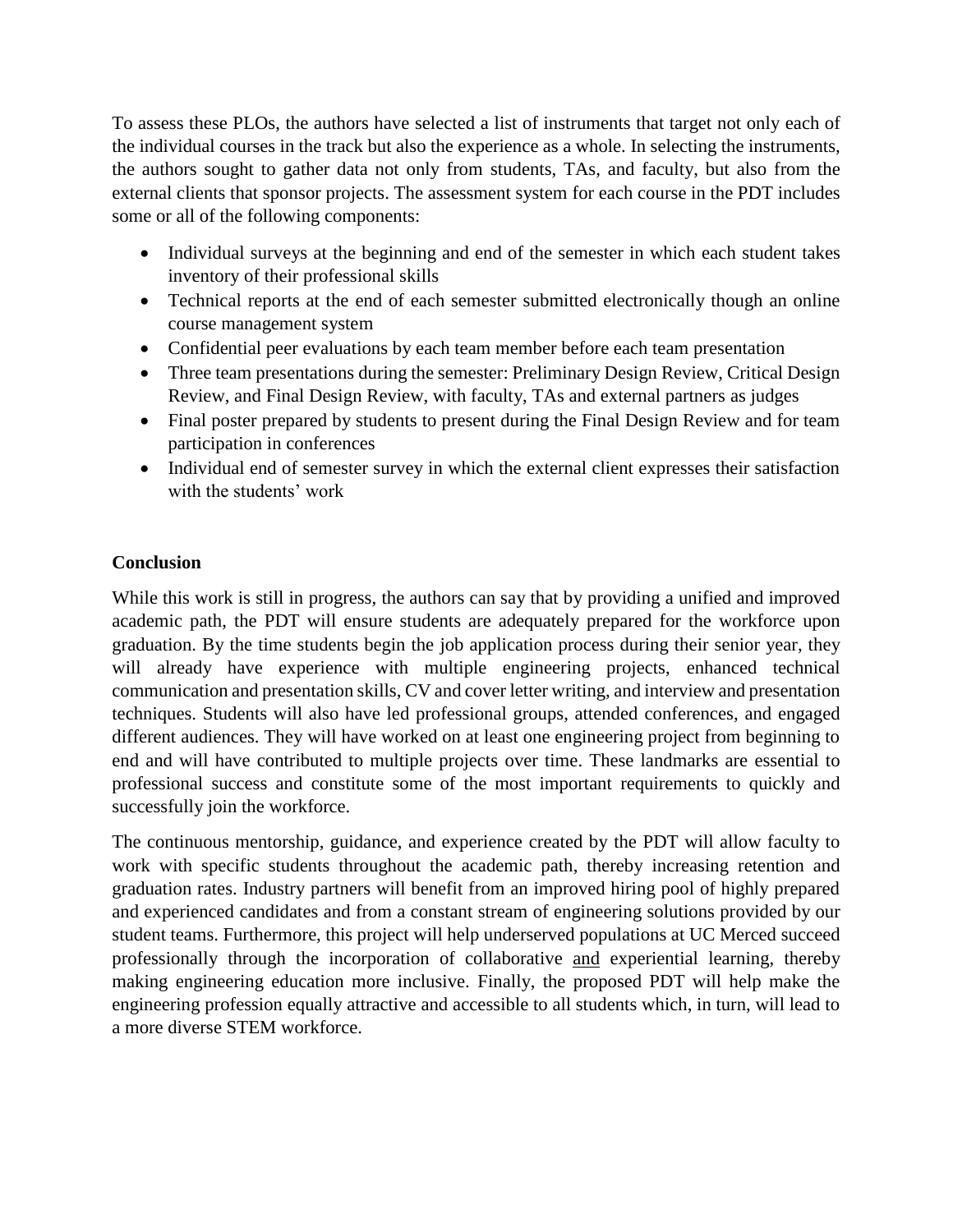#### **References**

- [1] S. Howe, L. Rosenbauer, J. Dyke Ford, N. Alvarez, M. Paretti, C. Gewirtz, D. Kotys-Schwartz, D. Knight and C. Hernandez, "Preliminary Results from a Study Investigating the Transition from Capstone Design to Industry," in *Capstone Design Conference Proceedings*, Rochester, NY, 2018.
- [2] K. Gruenther, R. Bailey, J. Wilson, C. Plucker and H. Hashmi, "The influence of prior industry experience and multidisciplinary teamwork on student design learning in a capstone design course," *Design Studies,* vol. 30, no. 6, pp. 721-736, 2009.
- [3] S. Howe, L. Rosenbauer and S. Poulos, "The 2015 Capstone Design Survey Results: Current Practices and Changes over Time," *International Journal of Engineering Education,* vol. 33, no. 5, pp. 1393-1421, 2017.
- [4] T. Doyle, "Cornerstone Design: Product Dissection in a Common First-Year Engineering Design and Graphics course," in *ASEE Annual Conference and Exposition*, Austin, TX, 2009.
- [5] R. A. A. O. Rahmat, M. Y. Md.Yatim, K. N. A. Maulud, N. I. M. Yusoff and A. A. Mutalib, "The Effectiveness of basic Design Project (Cornerstone) in Students' Competency Development," *Procedia - Social and Behavioral Sciences,* vol. 60, pp. 56-60, 2012.
- [6] R. W. Freeman, J. A. Birdwell, E. Tevaarwerk, K. Gentry and O. Brown, "Engineering and Technology Literacy Introduced in Cornerstone Design Courses," in *ASEE Annual Conference & Exposition*, Salt Lake City, UT, 2018.
- [7] A. G. Eggleston and R. J. Rabb, "Technical Communication for Engineers: Improving Professional and Technical Skills," in *ASEE Annual Conference & Exposition*, Salt Lake City, UT, 2018.
- [8] N. D. Mallette, M. K. Bothwell and C. Kelly, "Developing an Integrated Curriculum-wide Teamwork Instructional Strategy," in *ASEE Annual Conference & Exposition*, Salt Lake city, UT, 2018.
- [9] A. S. o. C. Engineers, "the Vision for Engineering in 2025," ASCE, Reston, VA, 2007.
- [10] A. S. o. M. Engineers, "Vision 2030: Creating the Future of Mechanical Engineering Education," ASME, NY, 2012.
- [11] S. G. S. C. H. L. D. K. L. G. E. Ö. L. M. &. T. G. Sheppard, "Exploring the Engineering Student Experience: Findings from the Academic Pathways of People Learning Engineering Survey (APPLES) (TR-10-01)," Center for the Advancement for Engineering Education., Seattle WA, 2010.
- [12] K. J. B. Anderson, S. S. Courter, T. McGlamery, T. M. Nathans-Kelly and C. G. Nicometo, "Understanding engineering work and identity: a cross-case analysis of engineers within six firms," *Engineering Studies,* vol. 2, no. 3, pp. 153-174, 2010.